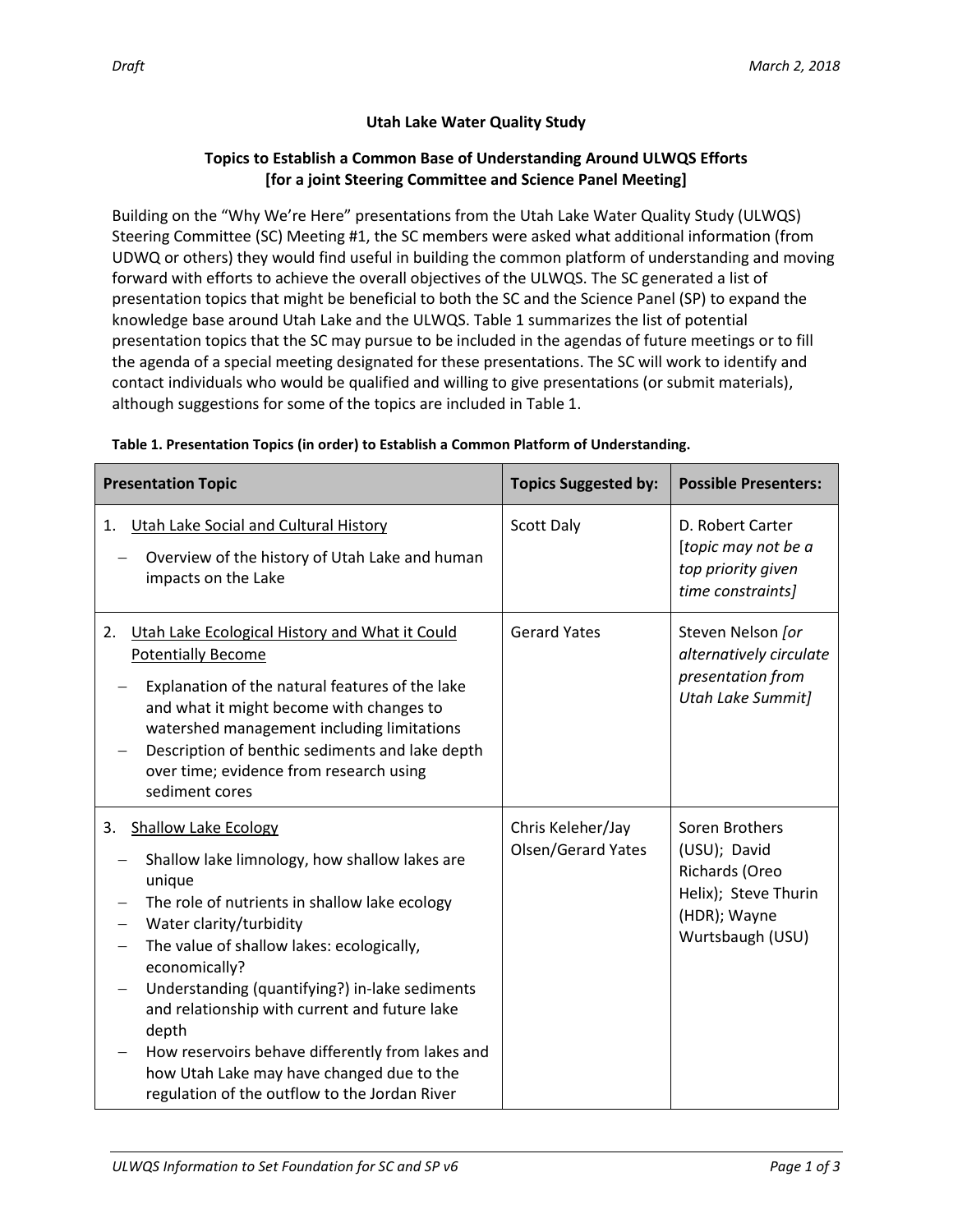| ۰,<br>×<br>I |
|--------------|
|--------------|

| <b>Establishing Nutrient Criteria in Lakes: Associated</b><br>4.<br><b>Vocabulary and Concepts</b><br>Present the vocabulary, terminology, and<br>concepts associated with lake ecology and the<br>development of nutrient criteria<br>Overview of site-specific criteria process                                                                                                                                                                                         | <b>Neal Winterton</b>                       | <b>US EPA</b>                                                                                                                                                             |
|---------------------------------------------------------------------------------------------------------------------------------------------------------------------------------------------------------------------------------------------------------------------------------------------------------------------------------------------------------------------------------------------------------------------------------------------------------------------------|---------------------------------------------|---------------------------------------------------------------------------------------------------------------------------------------------------------------------------|
| Management Implications/Limitations of Utah Lake<br>5.<br>Utah water law and Utah Lake senior water rights<br>Water rights-driven limitations of surface water<br>elevations<br>Demands and expectations of downstream users<br>(quantity and quality)                                                                                                                                                                                                                    | <b>Gerard Yates</b>                         | Joint presentation<br>from Mike Rau<br>(CUWCD) and Jesse<br>Stewart (SLCDPU)                                                                                              |
| 6.<br><b>Wastewater Treatment, Existing Process (and</b><br>Facilities), and Potential Upgrades [Possible<br>Tour/Meeting on Site]<br>Details of how wastewater is treated, the<br>discharge and assimilation of discharge into<br>surface waters [possibly incorporate a DWQ<br>presentation on discharge permit development<br>and compliance efforts]<br>Details of system upgrades, how they treat<br>wastewater, estimated costs and challenges to<br>implementation | <b>Chris Cline</b>                          | Jon Adams (TSSD);<br>David Barlow (TSSD);<br><b>DWQ</b>                                                                                                                   |
| <b>Harmful Algal Blooms (HABs)</b><br>7.<br>An overview of efforts to resolve HABs in other<br>states/countries and what we can learn from<br>them<br>What is known about potential links between<br>carp removal efforts and HABs in Utah Lake?<br>Understanding the relationship between<br>temperature and HABs in Utah Lake                                                                                                                                           | Gary Calder/ Jason<br>Garrett/ Gerard Yates | Jennifer Graham<br>(USGS - Kansas);<br>Keith Lofton (USGS -<br>Kansas); Mike Mills<br>(June Sucker<br>Recovery Program);<br>Hans Paerl (NC<br>State); Mike Rau<br>(CUWCD) |
| 8. Public Health Issues Related to Utah Lake<br>How E. coli outbreaks and HABs are related to<br>nutrient concentrations<br>Human health concerns associated with E. coli<br>and HABs<br>The process of engaging the public while and<br>after public health issues exist                                                                                                                                                                                                 | Multiple                                    | Jason Garrett (Utah<br>County Health<br>Dept.); Nathan<br>LaCross (Utah State<br>Health Dept.)                                                                            |